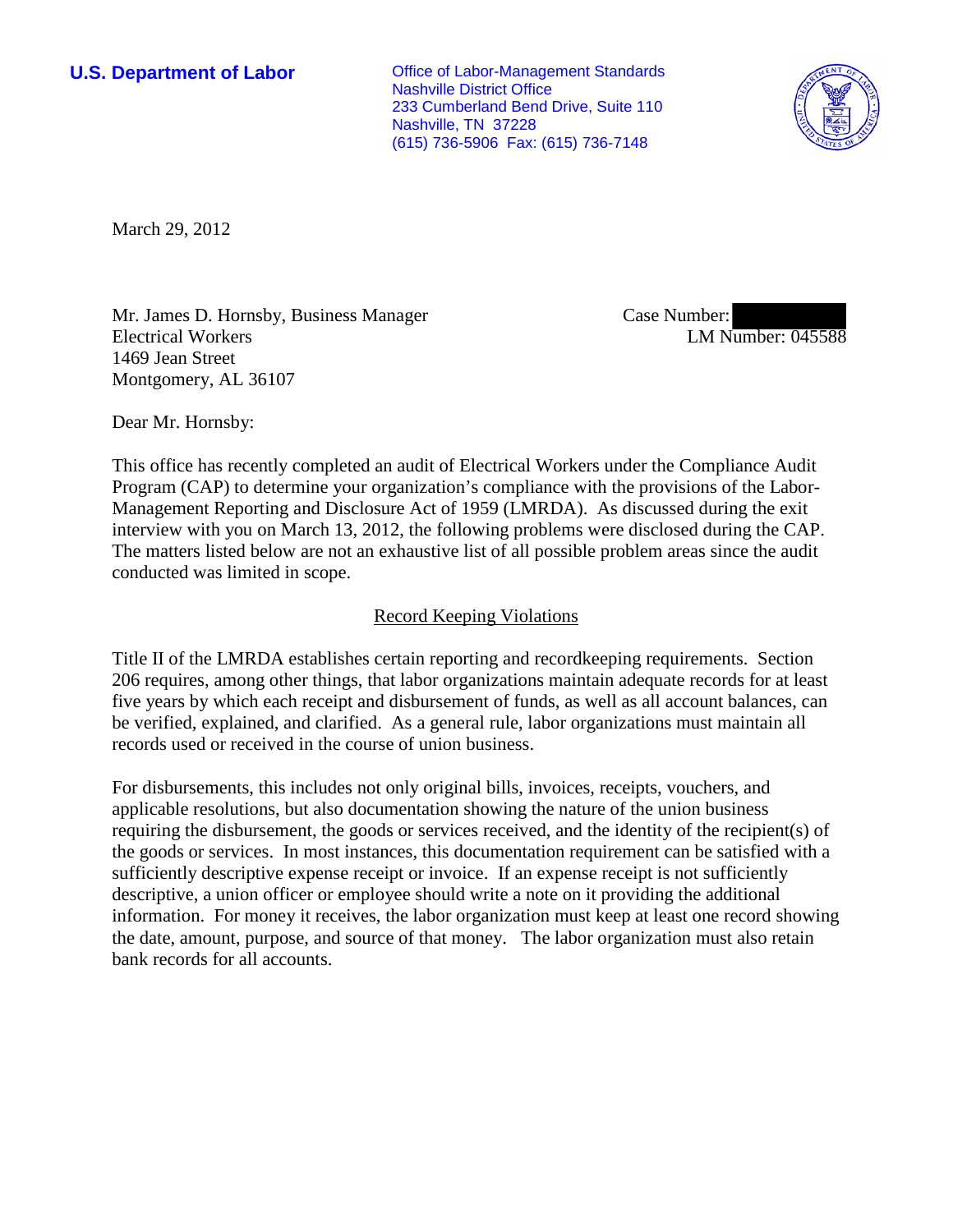Mr. James D. Hornsby March 26, 2012 Page 2 of 3

### Fixed Assets

Local 443 did not have a fixed asset list or inventory sheet that could be located for the audit year or any previous year. The union had fixed assets, including, but not limited to: a printer, laptop computer, and office furniture. The proper maintenance of union records is the responsibility of the president and treasurer (or corresponding principal officers) of your union who are required to sign your union's LM report.

Based on your assurance that Local 443 will retain adequate documentation in the future, OLMS will take no further enforcement action at this time regarding the above violations.

# Reporting Violations

The audit disclosed a violation of LMRDA Section 201(b), which requires labor organizations to file annual financial reports accurately disclosing their financial condition and operations. The Labor Organization Annual Report (Form LM-2) filed by Local 443 for the fiscal year ended June 30, 2011, was deficient in the following area:

1. Failure to File Bylaws

The audit disclosed a violation of LMRDA Section 201(a), which requires that a union submit a copy of its revised constitution and bylaws with its LM report when it makes changes to its constitution or bylaws. Local 443 amended its constitution and bylaws in 2012, but did not file a copy with its LM report for that year.

### 2. Disbursements to Officers and Employees (LM-2)

Local 443 did not include payments to officers and employees in Schedule 11 (All Officers and Disbursements to Officers) and Schedule 12 (Disbursements to Employees). Check number was dated 7/1/2011 and cleared the bank on 6/30/11. Check number was dated  $7/9/2011$  and cleared the bank on  $6/20/2011$ . It appears that the local erroneously reported these payments in Schedules 15 through 19.

The union must report in Column F of Schedules 11 and 12 (Disbursements for Official Business) direct disbursements to officers and employees for reimbursement of expenses they incurred while conducting union business. In addition, the union must report in Column F of Schedules 11 and 12 indirect disbursements made to another party (such as a credit card company) for business expenses union personnel incur. However, the union must report in Schedules 15 through 19 indirect disbursements for business expenses union personnel incur for transportation by public carrier (such as an airline) and for temporary lodging expenses while traveling on union business. The union must report in Column G (Other Disbursements) of Schedules 11 and 12 any direct or indirect disbursements to union personnel for expenses not necessary for conducting union business.